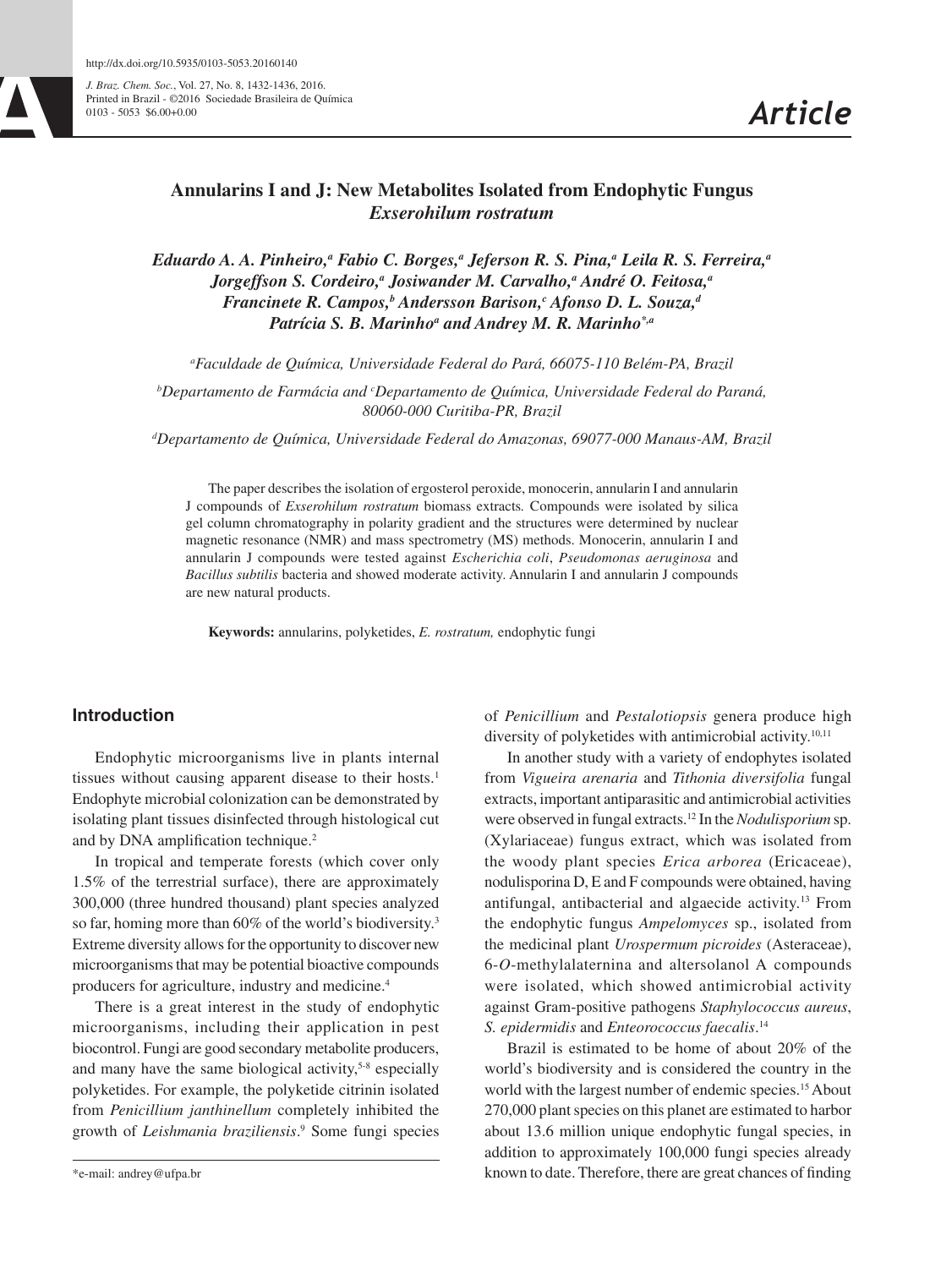new substances produced by endophytic fungi that may have some useful biological property.<sup>16</sup>

The fungus *Exserohilum rostratum* was isolated as an endophyte from *Bauhinia guianensis*, a typical Amazon plant that is used by the local population to treat infections, diabetes and painful processes. The present work describes the isolation and structural identification of ergosterol peroxide (**1**), monocerin (**2**), annularin I(**3**) and annularin J(**4**) compounds obtained from *E. rostratum* biomass extracts (Figure 1). Annularin I (**3**) and annularin J (**4**) compounds are new natural products.

# **Experimental**

#### General procedures

High resolution mass spectra were obtained in positive ion mode, using a micrOTOF-Q (Bruker Daltonics, USA) mass spectrometer equipped with an electrospray ionization (ESI) source. Low resolution mass spectra were obtained in positive ion mode, using a TSQ Quantum Access Thermo® (Thermo Fisher Scientific, UK) instrument. 1D and 2D nuclear magnetic resonance (NMR) spectra were recorded on a Varian Mercury 300 (Varian, Inc., USA) spectrometer using solvent signal (d-chloroform) as reference. Chemical shifts were given in delta  $(\delta)$  values and the coupling constants (*J*) were given in Hertz (Hz).

#### Microorganism isolation

General procedures adopted for microorganism isolation followed the methodology described by Marinho *et al.*17 After collection, *B. guianensis* healthy tissues were washed with water and their surface was sterilized by immersion in 70% aqueous ethanol (1 min), followed by 5% aqueous sodium hypochlorite (4 min), and finally with 70% aqueous ethanol (30 s). Afterwards, tissues were rinsed with sterilized water. The latter water was incubated in Petri dishes, in order to guarantee the elimination of all epiphytic microorganisms. Small tissues pieces were excised and placed in Petri dishes containing potato dextrose agar (PDA) medium at 30 °C. Individual hyphal tips of the emerging fungi were removed and replaced on PDA. The ER1.11 strain was identified as *Exserohilum rostratum* by DNA sequencing at the Instituto de Ciências Biológicas at Universidade Federal do Pará (UFPA, Belém, Brazil). A voucher specimen has been deposited at Laboratório de Bioensaios e Química de Micro-organismos (LaBQuiM, UFPA).



**Figure 1.** Compounds isolated from *E. rostratum*.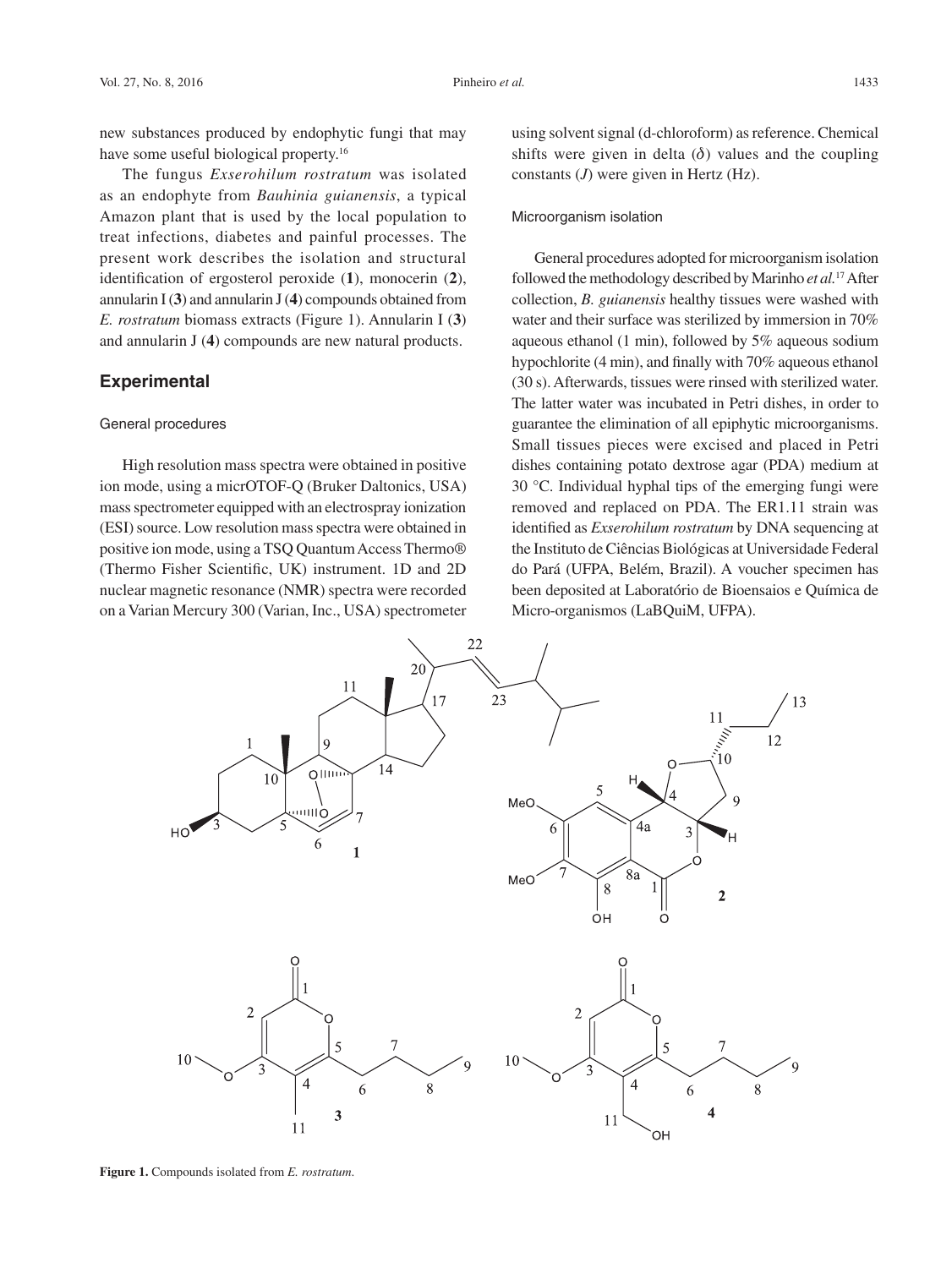#### *E. rostratum* culture in rice and compounds isolation

Twenty-five Erlenmeyer flasks (500 mL) containing 90 g of rice (Uncle Ben's®) and 75 mL of distilled water *per* flask were autoclaved during 45 min at 121 °C. Small cubes of PDA medium containing *E. rostratum* mycelium were added to 22 Erlenmeyer flasks under sterile condition. Three flasks were used as controls. After 25 days of growth at 25 °C, the biomass obtained was macerated with hexane, ethyl acetate and methanol. Solutions obtained were concentrated in a rotary evaporator, in order to obtain the biomass extracts. From the ethyl acetate extract, after successive fractionations on silica gel chromatographic column eluted with hexane, ethyl acetate and methanol in a polarity gradient, ergosterol peroxide (35 mg) (**1**), monocerin (80 mg) (**2**), annularin I (10 mg) (**3**) and annularin J (5 mg) (**4**) compounds were purified.

#### Antimicrobial test

Microorganisms susceptibility to the test compounds were determined by microbroth dilution assay as recommended by the Subcommittee on Antifungal Susceptibility Testing of the US National Committee for Clinical Laboratory Standards.18 Tests were performed on 96 well plates with 100 μL of Mueller Hinton broth (MHB), 100 μL of test compound and 5 μL of test bacteria at  $1.0 \times 10^8$  CFU mL<sup>-1</sup>, followed by incubation at 37 °C (24 h). Test substances obtained from the fungal culture were dissolved in dimethyl sulfoxide with initial concentration of 500 μg mL-1. Test microorganisms were *Escherichia coli*  (ATCC 25922), *Pseudomonas aeruginosa* (ATCC 27853) and *Bacillus subtilis* (ATCC 6633), which were obtained from Instituto Evandro Chagas, Belém, PA, Brazil. Bioactivity was registered as red coloration absence in the wells after addition of 10 μL 2,3,5-triphenyltetrazolium chloride. Penicillin, vancomycin and tetracycline  $(25 \mu g \text{ mL}^{-1} \text{ each})$  were used as positive controls; the culture medium (MHB only) was used as negative control.

### Annularin I (**3**)

Colorless oil; <sup>1</sup>H NMR and <sup>13</sup>C NMR data (see Table 1); HRESIMS  $[M + H]^+$  calcd. for  $C_{11}H_{16}O_3$ : 197.1177; found: 197.1210. LRAPCIMS (daughter ion, 20 eV) *m/z*: 197 ([M + H]+ , 45%), 153 (26), 139 (27), 125 (60), 109 (100).

#### Annularin J (**4**)

Colorless oil; <sup>1</sup>H NMR and <sup>13</sup>C NMR data (see Table 1); HRESIMS  $[M + H]^+$  calcd. for  $C_{11}H_{16}O_4$ : 213.1095; found: 213.1132. LRAPCIMS (daughter ion, 20 eV) *m/z*: 213 ([M + H]+ , 22%), 153 (100), 141 (22), 125 (70).

### **Results and Discussion**

Compound **1** was isolated from the apolar fractions of the ethyl acetate extract in amorphous white solid form, and its <sup>1</sup>H and <sup>13</sup>C NMR data showed the identity of the ergosterol peroxide steroid,17 which is an steroid commonly isolated from fungi and reported to have anticancer activity.19

Monocerin (**2**), the major metabolite, was characterized by spectroscopic data analyzes and comparison with data reported in the literature. Monocerin has been isolated from several fungal species, including *Helminthosporium monoceras*, *Exserohilum turcum*, *Fusarium larvarum* and *Microdochium bolleyi* as an antifungal, insecticidal, and phytotoxic secondary metabolite.20

Compound **3** molecular formula was determined as  $C_{11}H_{16}O_3$  by high-resolution electrospray ionization mass spectrometry (HRESIMS) ( $m/z$  197.1210 [M + H]<sup>+</sup>, calcd. 197.1177). 1 H NMR spectrum of **3** showed signals related hydrocarbon side chain, a methoxy group and olefinic methine unit presence. In addition, there was a singlet  $\delta$  2.19 signal, attributed to methyl attached to on sp<sup>2</sup> carbon. Annularin I (**3**) structure was solved through 2D NMR data analysis. Signals were observed for four sp<sup>2</sup> double bond carbons at  $\delta$  87.8 (C-2), 170.9 (C-3), 111.7 (C-4), and 157.9 (C-5). C-2 carbon, according to heteronuclear correlations (HETCOR), is correlated with the H-2 ( $\delta$  5.44, s) hydrogen. <sup>13</sup>C NMR spectrum also showed a signal at  $\delta$  164.8 assigned to the lactone group carbonyl (C-1). The only olefinic proton H-2 ( $\delta$  5.44) showed heteronuclear multiple bond correlations (HMBC) with C-1, C-3, and C-4. These data, along with the high chemical shifts of C-2 and C-3 (87.8 and 170.9), suggested the presence of the β-oxygenated α,β- unsaturated ester unit, shown in **3**. The methoxyl group OMe-10 shows strong correlation with  $\delta$  170.9, which allowed OMe-10 to position at C-3. Me-11 methyl was positioned at C-4, and was also correlated with  $\delta$  157.9 (C-5) in HMBC. The hydrocarbon side chain was attached to C-5 based on HMBC correlations between H-6 and C-4 and between H-7 and C-5. Carbonyl carbon C-1 and oxygenated  $sp<sup>2</sup>$  carbon C-5 must be linked through the remaining oxygen atom to form an  $\alpha$ -pyrone ring, in order to complete annularin I (**3**) structural assignment (Figure 2).

Compound **4** showed significant spectral similarities to the compound **3**, indicating that there were structurally similar compounds. Annularin J (4) has  $C_{11}H_{16}O_4$  molecular formula proposed on NMR and MS data, *m/z* 213.1132  $[M + H]$ <sup>+</sup> (calcd. 213.1095). In the <sup>1</sup>H NMR spectrum of 4, the signal for methyl Me-11  $(\delta 2.19)$  was replaced by a signal at  $\delta$  4.44 (s, 2H). In addition, the signal for the methyl Me-11 ( $\delta$  17.1) was replaced by a signal at  $\delta$  58.8,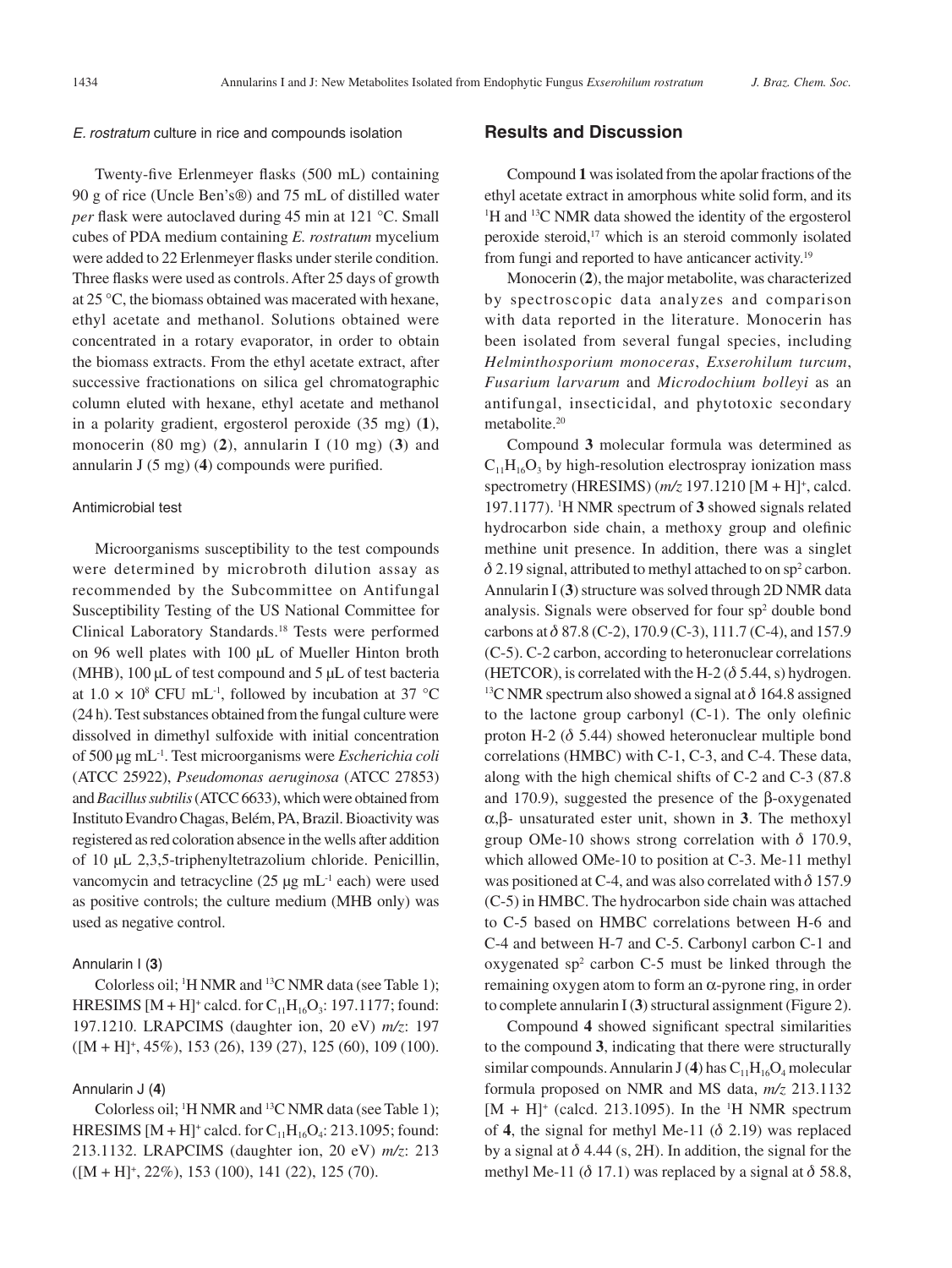

**Figure 2**. HMBC correlations of annularin I (**3**) and annularin J (**4**) isolated from *E. rostratum*.

which by the distortionless enhancement by polarization transfer (DEPT) experiment it is a  $CH<sub>2</sub>$  group. This carbon ( $\delta$  58.8) is correlated with hydrogen  $\delta$  4.44 in HETCOR. Data show that the Me-11 methyl was oxidized to -CH<sub>2</sub>OH alcohol, which was confirmed by the HMBC correlations of  $\delta$  4.44 (H-11) with carbons  $\delta$  170.7 (C-3) and 157.5 (C-5). This information led to identification of the structure of **4**  as shown, which only differs from **3** by hydroxyl group (Figure 2).

NMR data of **3** and **4** were compared with literature data, which showed that they belong to the polyketides class called annularins.21 Compounds **3** and **4** are different from annularins D and B by an added carbon in their side chains. Pyrones isolated from fungi are polyketides. Thus, the biosynthetic origin of compounds **3** and **4** might result from methylation of a tetraketide or decarboxylation of a pentaketide giving an additional carbon in the side chain.22 Difference was confirmed by  ${}^{1}$ H and  ${}^{13}$ C NMR data and mass spectra. Substance **3** showed *m/z* 197 and the substance **4** *m/z* 213 in the low resolution atmospheric pressure chemical ionization mass spectrometry LRAPCIMS (+). Compounds **3** and **4** are novel natural products and have been called annularin I  $(3)$  and annularin J  $(4)$ . <sup>1</sup>H and <sup>13</sup>C NMR data for **3** and **4** are shown in Table 1.

**Table 1.** <sup>1</sup>H and <sup>13</sup>C NMR data for compounds **3** and **4** (300 MHz, CDCl<sub>3</sub>)

| No.            | 3                               |            | 4                               |            |
|----------------|---------------------------------|------------|---------------------------------|------------|
|                | <sup>1</sup> H (mult, $J_{H}$ ) | ${}^{13}C$ | <sup>1</sup> H (mult, $J_{H}$ ) | ${}^{13}C$ |
| $\mathbf{1}$   |                                 | 164.8      |                                 | 164.1      |
| $\overline{c}$ | 5.44(s)                         | 87.8       | 5.51(s)                         | 89.3       |
| 3              |                                 | 170.9      |                                 | 170.7      |
| $\overline{4}$ |                                 | 111.7      |                                 | 113.1      |
| 5              |                                 | 157.9      |                                 | 157.5      |
| 6              | $2.30$ (t, 6.9)                 | 23.9       | $2.37$ (t, 6.9)                 | 23.3       |
| 7              | 1.39(m)                         | 31.4       | $1.39$ (m)                      | 32.1       |
| 8              | $1.33$ (m)                      | 22.6       | $1.35$ (m)                      | 22.4       |
| 9              | $0.90$ (t, 6.9)                 | 13.8       | $0.91$ (t, 6.9)                 | 13.8       |
| 10             | 3.80(s)                         | 56.0       | 3.83(s)                         | 56.2       |
| 11             | 2.19(s)                         | 17.1       | 4.44(s)                         | 58.8       |

Compounds **2**, **3** and **4** showed moderate antimicrobial action. The polyketide monocerin (**2**) was the most active and the only one that inhibited *P. aeruginosa* growth, showing bacteriostatic effect up to 62.5 µg mL-1 . Annularin I (**3**) and annularin J (**4**) were not active against *P. aeruginosa* and showed moderate activity against *E. coli* and *B. subtilis*. Compound **3** showed effect on *Escherichia coli* and *Bacillus subtilis* growth at 62.50 and 31.25 µg mL-1. Compound **4** showed weak effect on *Escherichia coli* and *Bacillus subtilis* growth at 62.50 µg mL<sup>-1</sup>.

# **Conclusion**

*E. rostratum* chemical investigation resulted in the isolation of two new compounds, annularin I and annularin J. Isolated compounds were tested against *Escherichia coli*, *Pseudomonas aeruginosa* and *Bacillus subtilis*, showing moderate activity.

# **Supplementary Information**

Supplementary information containing 1D and 2D NMR, and MS data for annularins I and J is available free of charge at http://jbcs.sbq.org.br as a PDF file.

# **Acknowledgments**

The authors thank the Fundação Amazônia de Amparo a Estudos e Pesquisas do Pará (FAPESPA), Conselho Nacional de Desenvolvimento Científico e Tecnológico (CNPq), Coordenação de Aperfeiçoamento de Pessoal de Ensino Superior (CAPES) and Ministério da Saúde (MS) for financial support.

# **References**

- 1. Zhao, J.; Zhou, L.; Wang, J.; Shan, T.; Zhong, L.; Liu, X.; Gao, X.; *Curr. Res. Technol. Educ. Top. Appl. Microbiol. Microb. Biotechnol*. **2010**, *1*, 567.
- 2. Stone, J. K.; Bacon, C. W.; Withe-Jr, J. F. In *Microbial*